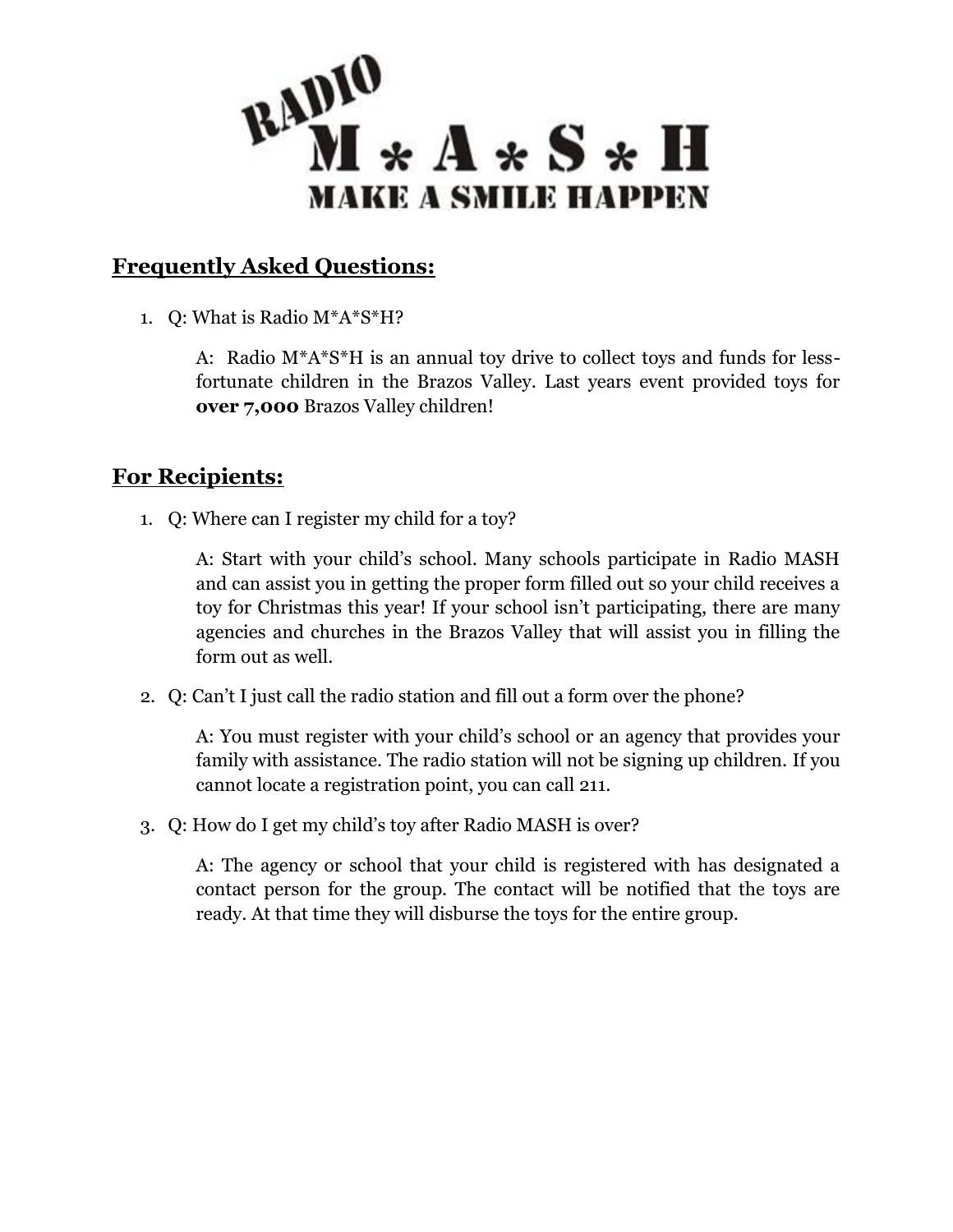## **If you wish to donate:**

1. Q: Where is Radio MASH?

A: At the corner of Harvey Rd. and Highway 6 in the Post Oak Mall parking lot.

2. Q: What can I donate?

A: There are many ways to donate to Radio MASH. You can donate your time, a new or gently used toy or give a monetary donation. We accept toy and monetary donations throughout the duration of Radio MASH. The cash and checks collected will go towards purchasing new toys for the children we have not collected a toy for. It is our goal that every child registered to receive a toy from Radio MASH has a toy in time for Christmas. Radio MASH is in need of volunteers. If you are unable to donate a new or gently used toy or monetary donation, we encourage you to spend time helping prepare the toys for the children.

3. Q: How can I donate?

A: If you are giving a toy or a monetary donation, you may bring your donation by the MASH compound in the Post Oak Mall parking lot from **November 30th – December 3rd**. The cash and checks collected will go towards purchasing new toys for the children we have not collected a toy for. It is our goal that every child registered receives a toy from Radio MASH in time for Christmas. To donate your time please contact the Radio M\*A\*S\*H Coordinator at 979-776-1240, to sign up for a time slot.

2. Q: Will I receive a donation receipt if I donate at Radio M\*A\*S\*H?

A: Yes, if you would like a donation receipt, we will certainly give you one!

3. Q: Where do the toys go?

A: To less-fortunate children during the Christmas Season. Toy requests are received from area elementary schools, churches, and service organizations that work with less-fortunate children. No requests go unfilled!

4. Q: If I donate money, where does it go?

A: The funds go towards the purchase of more toys from local businesses in the Brazos Valley in order to fill all toy requests.